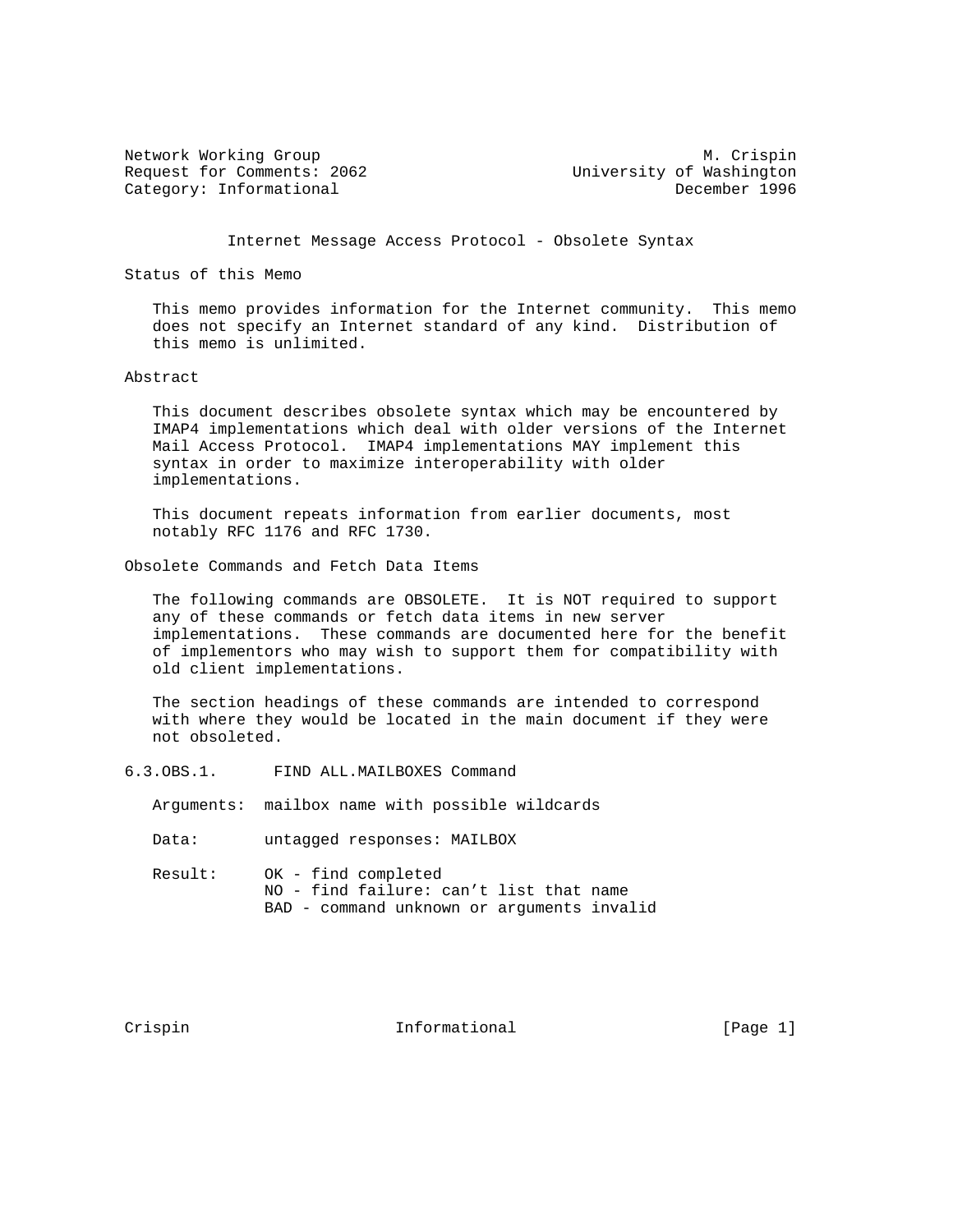The FIND ALL.MAILBOXES command returns a subset of names from the complete set of all names available to the user. It returns zero or more untagged MAILBOX replies. The mailbox argument to FIND ALL.MAILBOXES is similar to that for LIST with an empty reference, except that the characters "%" and "?" match a single character.

- Example: C: A002 FIND ALL.MAILBOXES \* S: \* MAILBOX blurdybloop S: \* MAILBOX INBOX S: A002 OK FIND ALL.MAILBOXES completed
- 6.3.OBS.2. FIND MAILBOXES Command

Arguments: mailbox name with possible wildcards

- Data: untagged responses: MAILBOX
- Result: OK find completed NO - find failure: can't list that name BAD - command unknown or arguments invalid

 The FIND MAILBOXES command returns a subset of names from the set of names that the user has declared as being "active" or "subscribed". It returns zero or more untagged MAILBOX replies. The mailbox argument to FIND MAILBOXES is similar to that for LSUB with an empty reference, except that the characters "%" and "?" match a single character.

- Example: C: A002 FIND MAILBOXES \* S: \* MAILBOX blurdybloop S: \* MAILBOX INBOX S: A002 OK FIND MAILBOXES completed
- 6.3.OBS.3. SUBSCRIBE MAILBOX Command
	- Arguments: mailbox name

Data: no specific data for this command

 Result: OK - subscribe completed NO - subscribe failure: can't subscribe to that name BAD - command unknown or arguments invalid

 The SUBSCRIBE MAILBOX command is identical in effect to the SUBSCRIBE command. A server which implements this command must be able to distinguish between a SUBSCRIBE MAILBOX command and a SUBSCRIBE command with a mailbox name argument of "MAILBOX".

Crispin 1nformational [Page 2]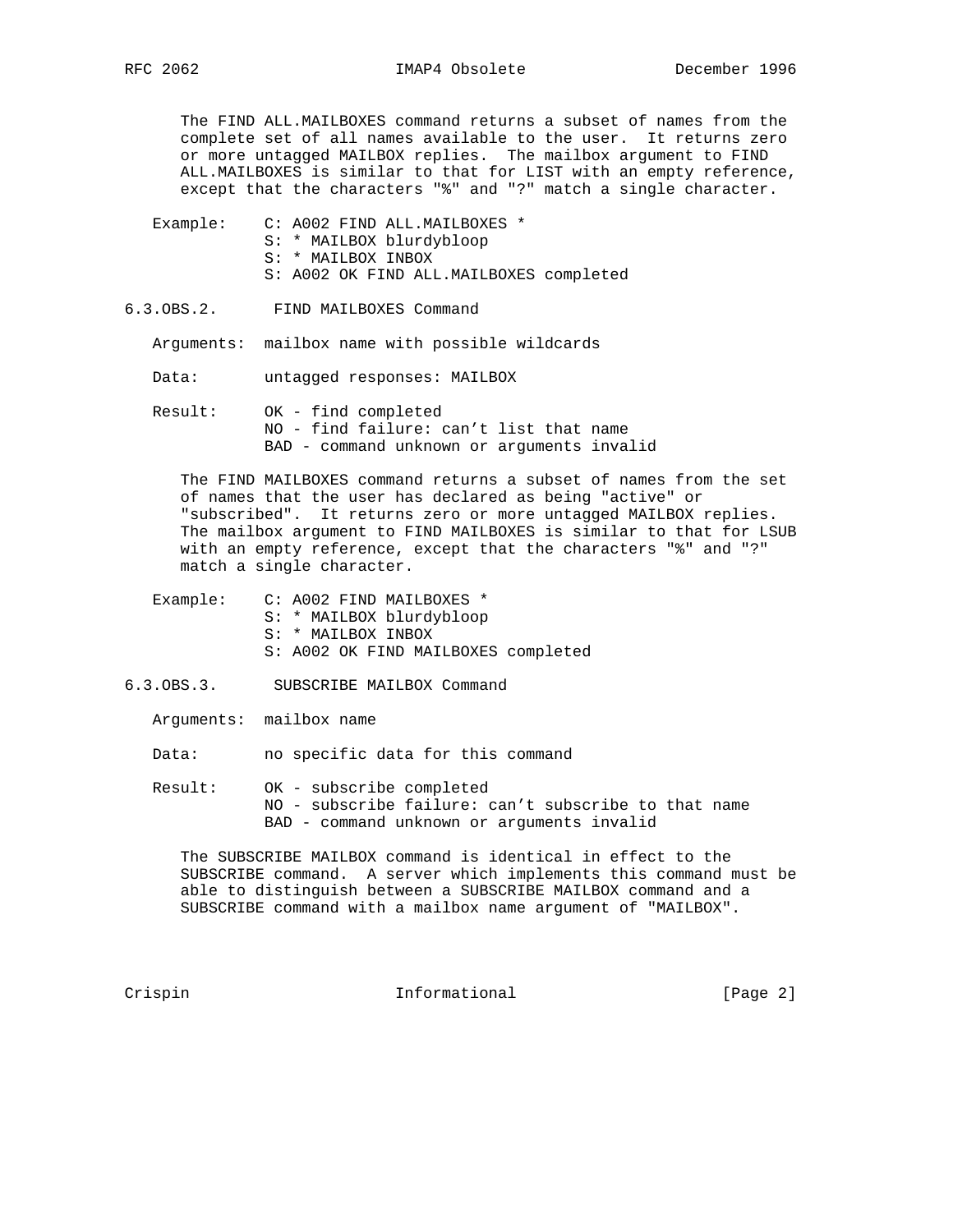Example: C: A002 SUBSCRIBE MAILBOX #news.comp.mail.mime S: A002 OK SUBSCRIBE MAILBOX to #news.comp.mail.mime completed C: A003 SUBSCRIBE MAILBOX S: A003 OK SUBSCRIBE to MAILBOX completed

- 6.3.OBS.4. UNSUBSCRIBE MAILBOX Command
	- Arguments: mailbox name

Data: no specific data for this command

 Result: OK - unsubscribe completed NO - unsubscribe failure: can't unsubscribe that name BAD - command unknown or arguments invalid

 The UNSUBSCRIBE MAILBOX command is identical in effect to the UNSUBSCRIBE command. A server which implements this command must be able to distinguish between a UNSUBSCRIBE MAILBOX command and an UNSUBSCRIBE command with a mailbox name argument of "MAILBOX".

 Example: C: A002 UNSUBSCRIBE MAILBOX #news.comp.mail.mime S: A002 OK UNSUBSCRIBE MAILBOX from #news.comp.mail.mime completed C: A003 UNSUBSCRIBE MAILBOX S: A003 OK UNSUBSCRIBE from MAILBOX completed

- 6.4.OBS.1 PARTIAL Command
	- Arguments: message sequence number message data item name position of first octet number of octets
	- Data: untagged responses: FETCH
	- Result: OK partial completed NO - partial error: can't fetch that data BAD - command unknown or arguments invalid

 The PARTIAL command is equivalent to the associated FETCH command, with the added functionality that only the specified number of octets, beginning at the specified starting octet, are returned. Only a single message can be fetched at a time. The first octet of a message, and hence the minimum for the starting octet, is octet 1.

Crispin 1nformational [Page 3]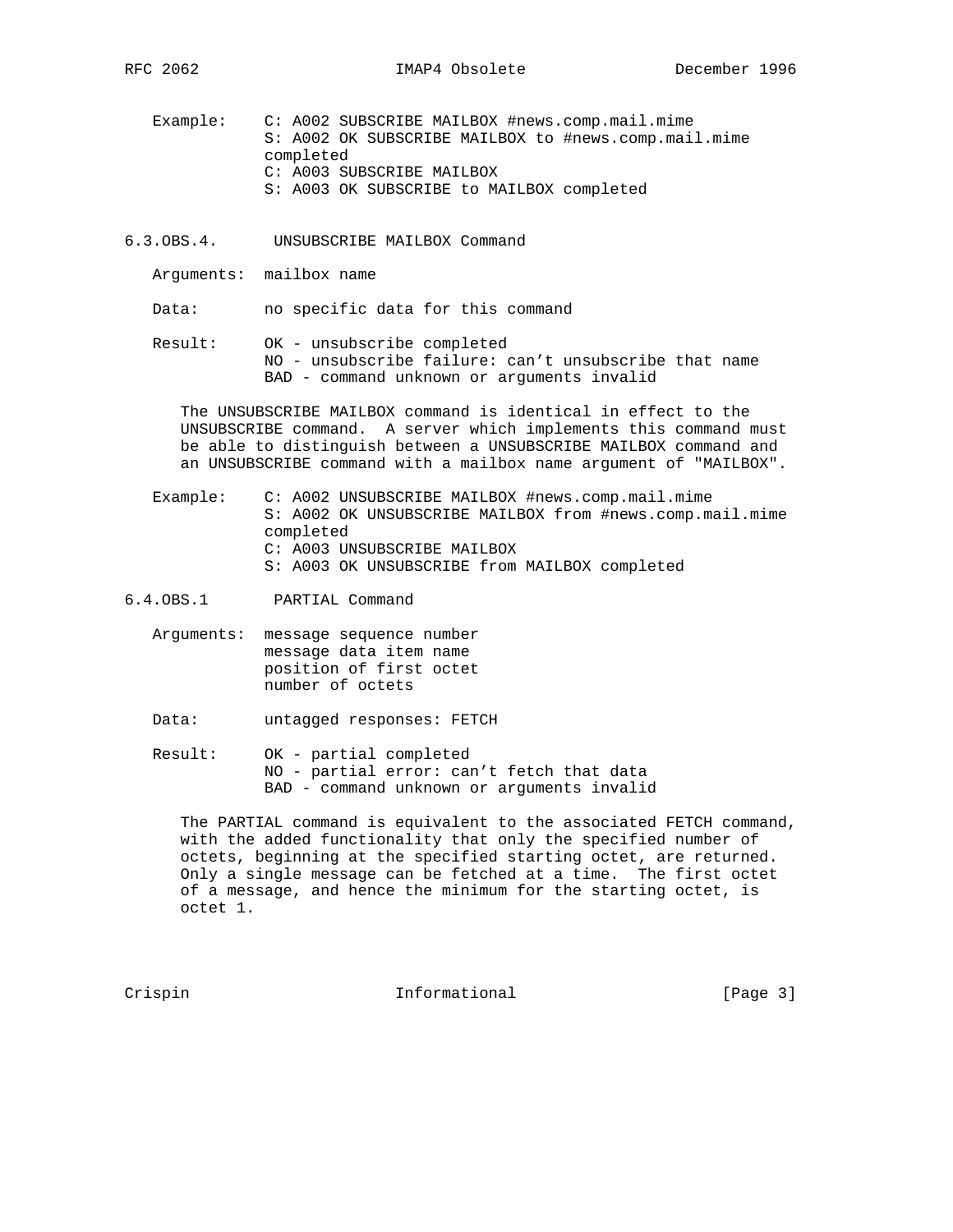The following FETCH items are valid data for PARTIAL: RFC822, RFC822.HEADER, RFC822.TEXT, BODY[<section>], as well as any .PEEK forms of these.

 Any partial fetch that attempts to read beyond the end of the text is truncated as appropriate. If the starting octet is beyond the end of the text, an empty string is returned.

 The data are returned with the FETCH response. There is no indication of the range of the partial data in this response. It is not possible to stream multiple PARTIAL commands of the same data item without processing and synchronizing at each step, since streamed commands may be executed out of order.

 There is no requirement that partial fetches follow any sequence. For example, if a partial fetch of octets 1 through 10000 breaks in an awkward place for BASE64 decoding, it is permitted to continue with a partial fetch of 9987 through 19987, etc.

The handling of the \Seen flag is the same as in the associated FETCH command.

 Example: C: A005 PARTIAL 4 RFC822 1 1024 S: \* 1 FETCH (RFC822 {1024} S: Return-Path: <gray@cac.washington.edu> S: ...  $S:$  ......... FLAGS (\Seen)) S: A005 OK PARTIAL completed

6.4.5.OBS.1 Obsolete FETCH Data Items

The following FETCH data items are obsolete:

 BODY[<...>0] A body part number of 0 is the [RFC-822] header of the message. BODY[0] is functionally equivalent to BODY[HEADER], differing in the syntax of the resulting untagged FETCH data (BODY[0] is returned).

 RFC822.HEADER.LINES <header\_list> Functionally equivalent to BODY.PEEK[HEADER.LINES <header\_list>], differing in the syntax of the resulting untagged FETCH data (RFC822.HEADER is returned).

Crispin 1nformational [Page 4]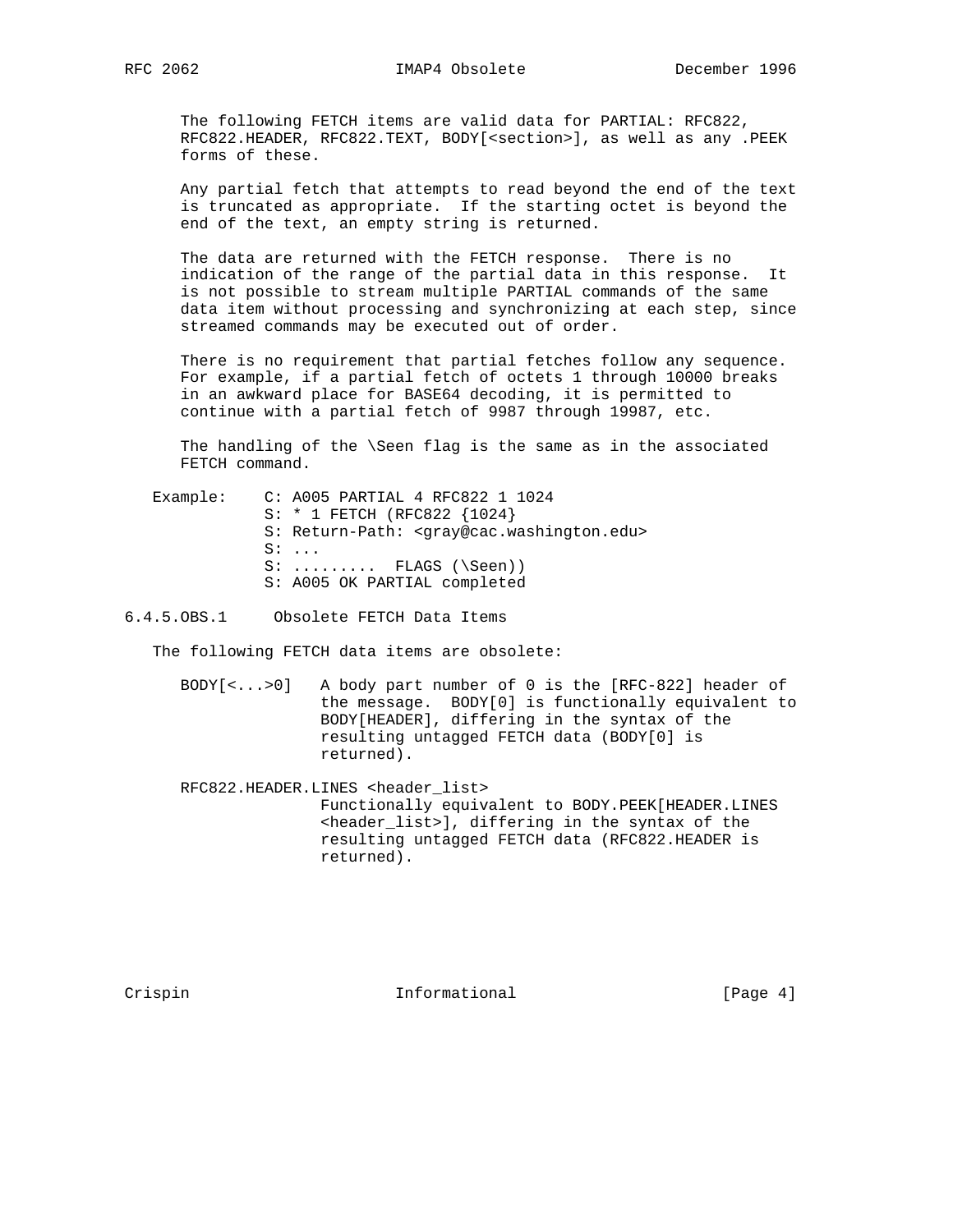RFC822.HEADER.LINES.NOT <header\_list> Functionally equivalent to BODY.PEEK[HEADER.LINES.NOT <header\_list>], differing in the syntax of the resulting untagged FETCH data (RFC822.HEADER is returned).

 RFC822.PEEK Functionally equivalent to BODY.PEEK[], except for the syntax of the resulting untagged FETCH data (RFC822 is returned).

RFC822.TEXT.PEEK

 Functionally equivalent to BODY.PEEK[TEXT], except for the syntax of the resulting untagged FETCH data (RFC822.TEXT is returned).

Obsolete Responses

 The following responses are OBSOLETE. Except as noted below, these responses MUST NOT be transmitted by new server implementations. Client implementations SHOULD accept these responses.

 The section headings of these responses are intended to correspond with where they would be located in the main document if they were not obsoleted.

7.2.OBS.1. MAILBOX Response

Data: name

 The MAILBOX response MUST NOT be transmitted by server implementations except in response to the obsolete FIND MAILBOXES and FIND ALL.MAILBOXES commands. Client implementations that do not use these commands MAY ignore this response. It is documented here for the benefit of implementors who may wish to support it for compatibility with old client implementations.

 This response occurs as a result of the FIND MAILBOXES and FIND ALL.MAILBOXES commands. It returns a single name that matches the FIND specification. There are no attributes or hierarchy delimiter.

Example: S: \* MAILBOX blurdybloop

Crispin 1nformational [Page 5]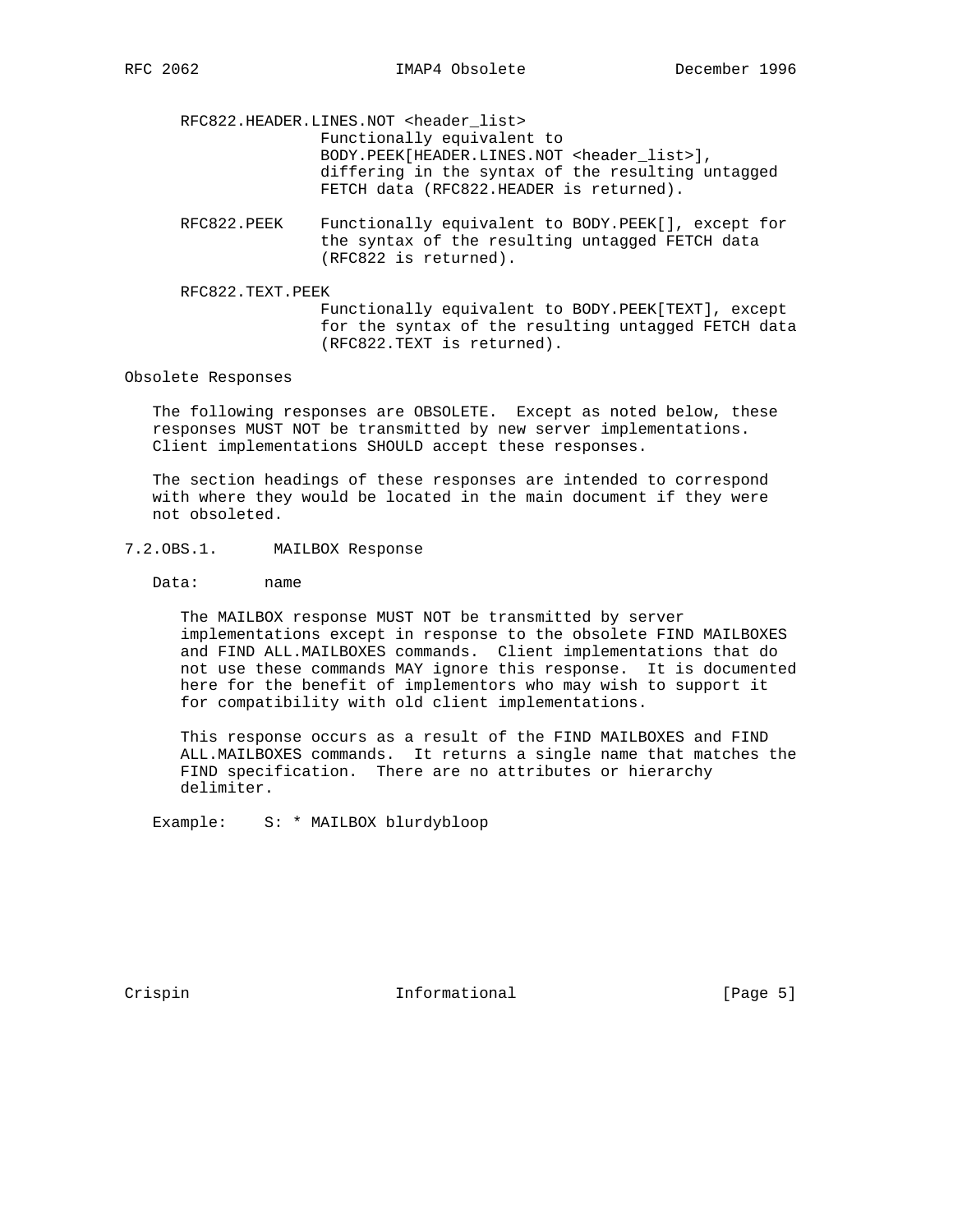## 7.3.OBS.1. COPY Response

Data: none

 The COPY response MUST NOT be transmitted by new server implementations. Client implementations MUST ignore the COPY response. It is documented here for the benefit of client implementors who may encounter this response from old server implementations.

 In some experimental versions of this protocol, this response was returned in response to a COPY command to indicate on a per-message basis that the message was copied successfully.

Example: S: \* 44 COPY

7.3.OBS.2. STORE Response

Data: message data

 The STORE response MUST NOT be transmitted by new server implementations. Client implementations MUST treat the STORE response as equivalent to the FETCH response. It is documented here for the benefit of client implementors who may encounter this response from old server implementations.

 In some experimental versions of this protocol, this response was returned instead of FETCH in response to a STORE command to report the new value of the flags.

Example: S: \* 69 STORE (FLAGS (\Deleted))

Formal Syntax of Obsolete Commands and Responses

::= partial

 Each obsolete syntax rule that is suffixed with "\_old" is added to the corresponding name in the formal syntax. For example, command\_auth\_old adds the FIND command to command\_auth.

command\_auth\_old ::= find

command\_select\_old

 date\_year\_old ::= 2digit ;; (year - 1900)

 date\_time\_old ::= <"> date\_day\_fixed "-" date\_month "-" date\_year SPACE time "-" zone\_name <">

Crispin 1nformational [Page 6]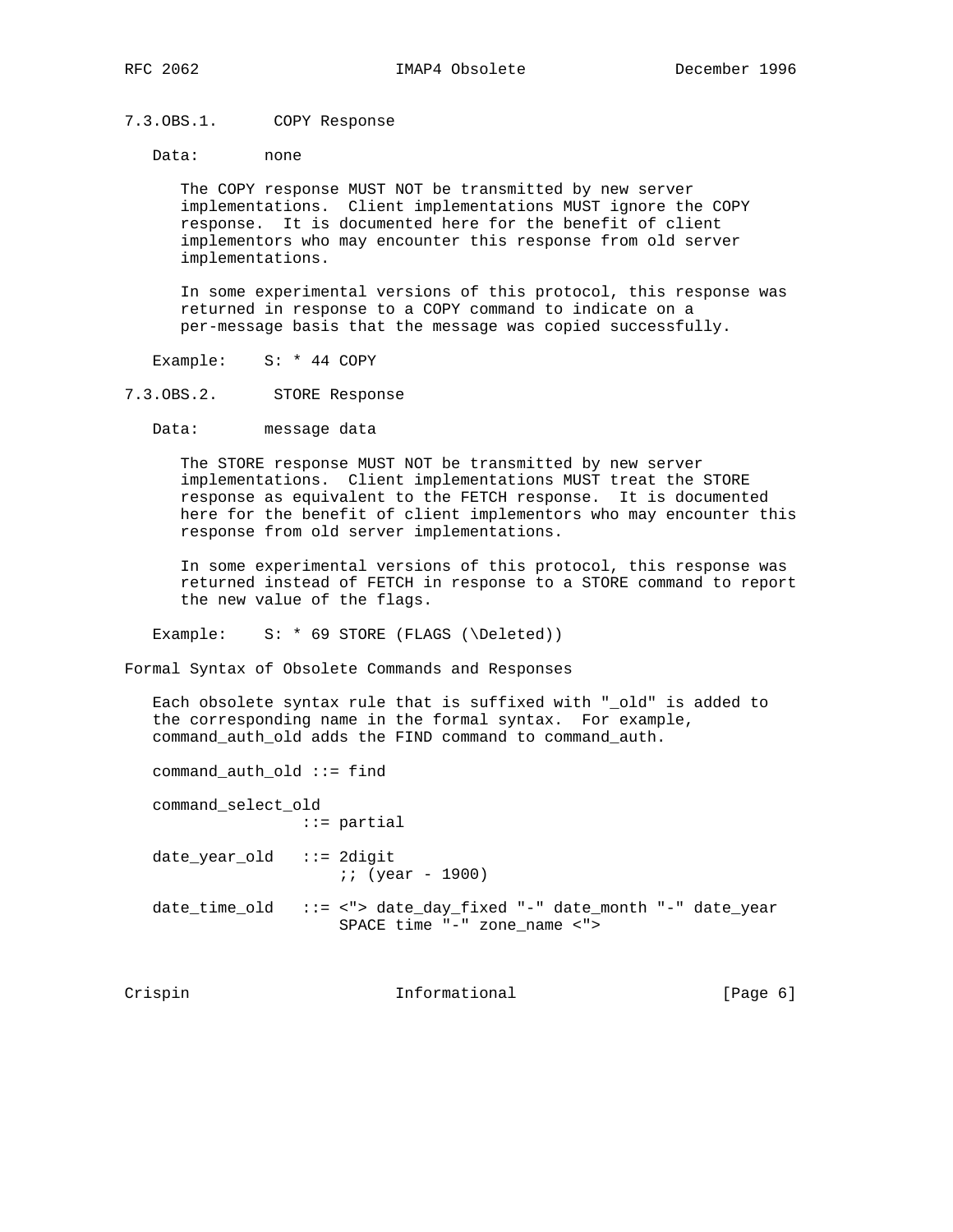find ::= "FIND" SPACE ["ALL."] "MAILBOXES" SPACE list\_mailbox fetch\_att\_old ::= "RFC822.HEADER.LINES" [".NOT"] SPACE header\_list / fetch\_text\_old fetch\_text\_old ::= "BODY" [".PEEK"] section\_old / "RFC822" [".HEADER" / ".TEXT" [".PEEK"]] msg\_data\_old ::= "COPY" / ("STORE" SPACE msg\_att) partial ::= "PARTIAL" SPACE nz\_number SPACE fetch\_text\_old SPACE number SPACE number section\_old ::= "[" (number ["." number]) "]" subscribe\_old ::= "SUBSCRIBE" SPACE "MAILBOX" SPACE mailbox unsubscribe\_old ::= "UNSUBSCRIBE" SPACE "MAILBOX" SPACE mailbox zone\_name  $: := "UT" / "GMT" / "Z" /$   $: :$ "AST" / "EDT" /  $\qquad \qquad ; \; -0400$ "EST" / "CDT" /  $\qquad \qquad ; \qquad -0500$  "CST" / "MDT" / ;; -0600 " $MST" / "PDT" /$  "PST" / "YDT" / ;; -0800 "YST" / "HDT" / ;; -0900 "HST" / "BDT" / ;; -1000  $; j -1100$  "A" / "B" / "C" / "D" / "E" / "F" / ;; +1 to +6 "G" / "H" / "I" / "K" / "L" / "M" / ;; +7 to +12 "N" / "O" / "P" / "Q" / "R" / "S" / ;; -1 to -6

"T" / "U" / "V" / "W" / "X" / "Y" ;; -7 to -12

Security Considerations

Security issues are not discussed in this memo.

Crispin 1nformational [Page 7]